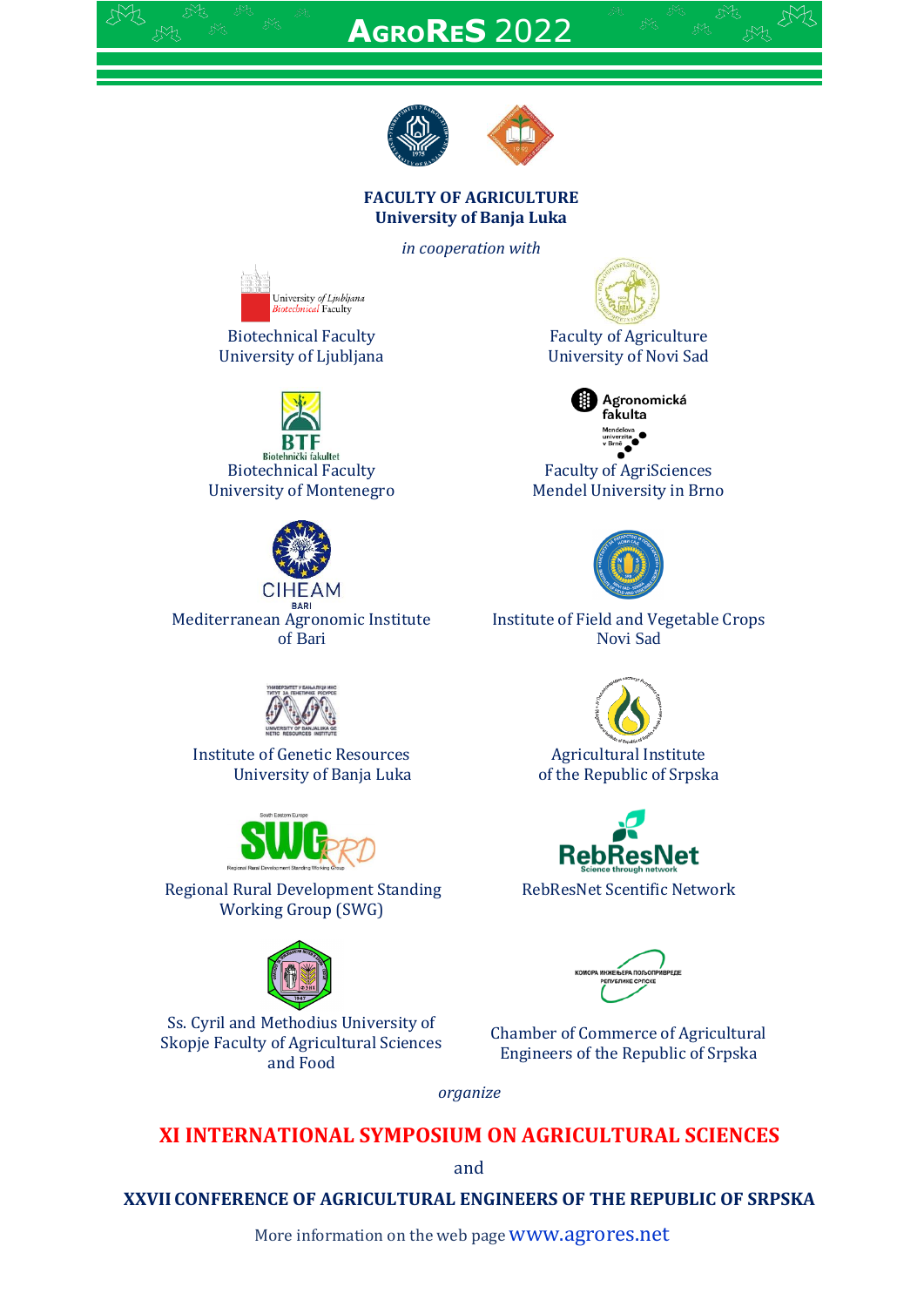# **XI INTERNATIONAL SYMPOSIUM ON AGRICULTURAL SCIENCES**

**26-28 May 2022 Trebinje, Bosnia and Herzegovina**

# **FIRST ANNOUNCEMENT**

# **CALL FOR PARTICIPATION AND ABSTRACT OR PAPER SUBMISSION**

# *THEMATIC FIELDS*

#### **Crop Sciences**

*cereals; fodder plants; industrial plants; plant breeding and seed production; plant protection, organic production; genetic resources; land and water management; etc.*

#### **Horticulture**

*fruit growing; viticulture and enology; vegetable growing; medical and aromatic plants; decorative plants; plant breeding and nursery production; plant protection; organic production; genetic resources; etc.*

#### **Animal Sciences**

*livestock breeding; aquaculture; apiculture; animal nutrition; animal breeding; hunting; veterinary sciences*; *organic production; genetic resources; etc.*

#### **Agricultural Economics and Rural Development**

*agricultural policy; agricultural economics; marketing; agromanagement; agricultural financing and insurance; rural and regional development; food self-sufficiency, climate change adaptation; etc.*

#### *ABSTRACT OR PAPER SUBMISSION*

On-line via AgroReS Symposium web page – <https://agrores.net/en/participation/registration/>

#### *PUBLICATION*

All participants of the Symposium are required to submit at list abstract by  $1<sup>st</sup>$  of March 2022. All accepted abstracts will be published in the Book of Abstracts, before the Symposium. Authors who decide to publish a full paper can opt one of two possibilities for its publishing:

- 1. In the Proceedings of the Symposium (by assigned ISBN and CIP number) which will be published in electronic form on the website of the Symposium at the latest by 16th of May 2022 or
- 2. In the scientific "Agro-knowledge Journal" published by the Faculty of Agriculture, University of Banja Luka (more on the journal's website [http://doisrpska.nub.rs/index.php/agroznanje\)](http://doisrpska.nub.rs/index.php/agroznanje) in accordance with the dynamics and policy of publishing papers in the journal.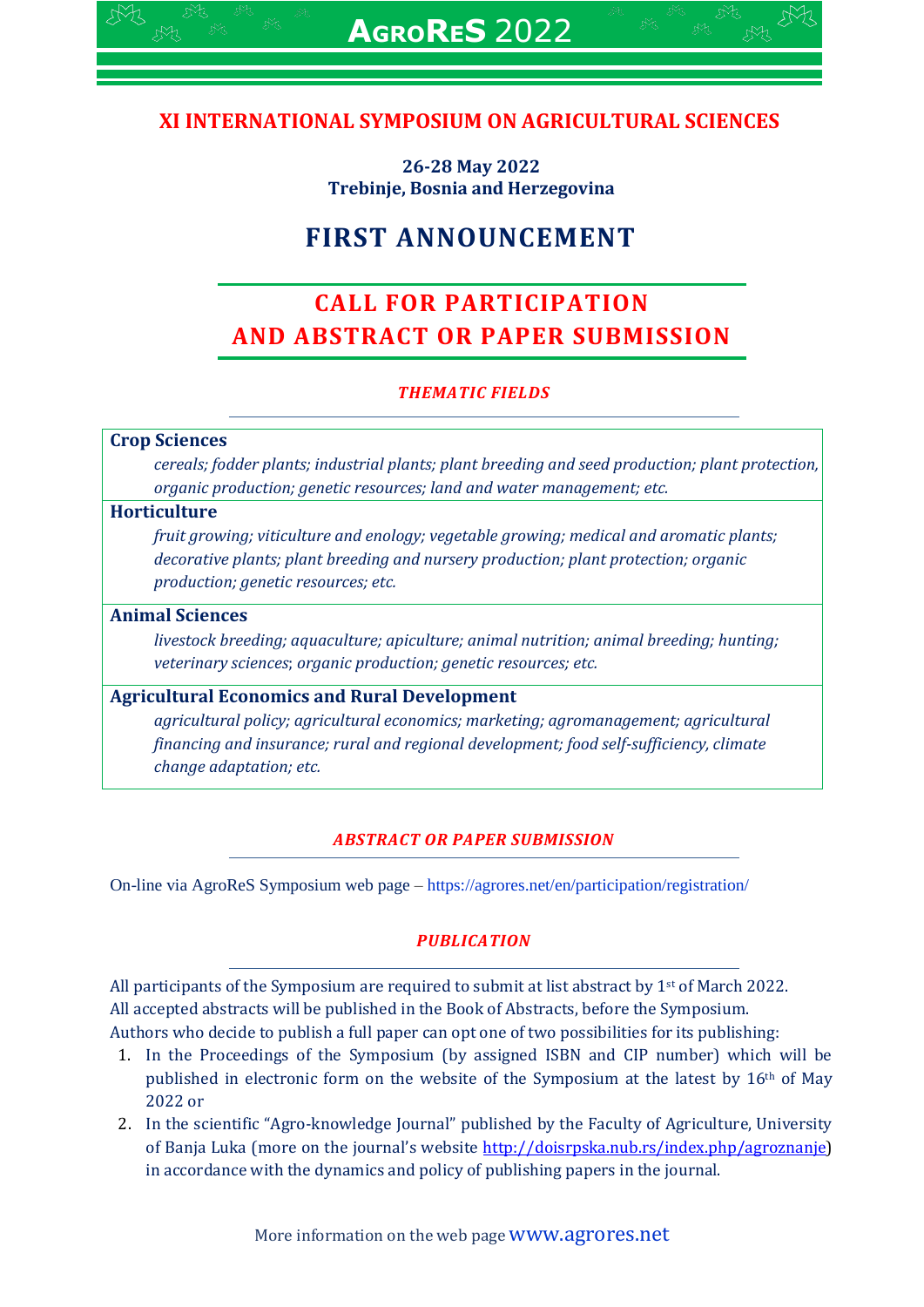|                        | Amount                              |
|------------------------|-------------------------------------|
| Symposium participants | $100 \text{ } \in (200 \text{ KM})$ |
| <b>Students</b>        | $40 \text{ € } (80 \text{ KM})$     |
| Accompanying persons   | $40 \in (80$ KM)                    |

The registration fee, in addition to the right to participate in the Symposium, provides:

- Electronic copies of Book of Abstracts and Proceedings of the Symposium AgroReS 2022;
- Electronic copies of the Agro-knowledge Journal;
- Welcome cocktail and cultural evening (26<sup>th</sup> of May);
- Refreshment during breaks;
- Gala dinner (27th of May);
- Field visit and sightseeing tour (28th of May).

Each Symposium participant must pay one of the registration fees. At least one registration fee must be paid for each presented or published abstract/paper. The registration fee can be paid in advance through the bank transfer or on the spot in cash. The Symposium participants cover the remaining costs of participation, which are not included in the registration fee.

Prizes will be awardede for the best oral and poster student presenations.

# *IMPORTANT DATES*

| 15 January 2022 | Second Announcement                                        |
|-----------------|------------------------------------------------------------|
| 01 March 2022   | Deadline for registration and abstract or paper submission |
| 15 April 2022   | Deadline for acceptance of abstracts or papers             |
| 5 May 2022      | Third Announcement                                         |
| 1 May 2022      | Deadline for sponsorship arrangements                      |
| 16 May 2022     | Symposium programme and Book of Abstracts and Proceedings  |

# *PROGRAM OF THE SYMPOSIUM*

| 26 May 2022 | Registration, Opening ceremony and Plenary session with keynote speakers |
|-------------|--------------------------------------------------------------------------|
| 27 May 2022 | Parallel work in four sessions and Round table                           |
| 28 May 2022 | Field visit and sightseeing tour                                         |

# *CONTACT*

Faculty of Agriculture University of Banja Luka University City Bulevar vojvode Petra Bojovica 1А 78 000 Banja Luka

Phone: + 387 51 330 992 Fax: + 387 51 312 580 e-mail: [symposium@agro.unibl.org](mailto:symposium@agrofabl.org)

More information on the web page **WWW.agrores.net**